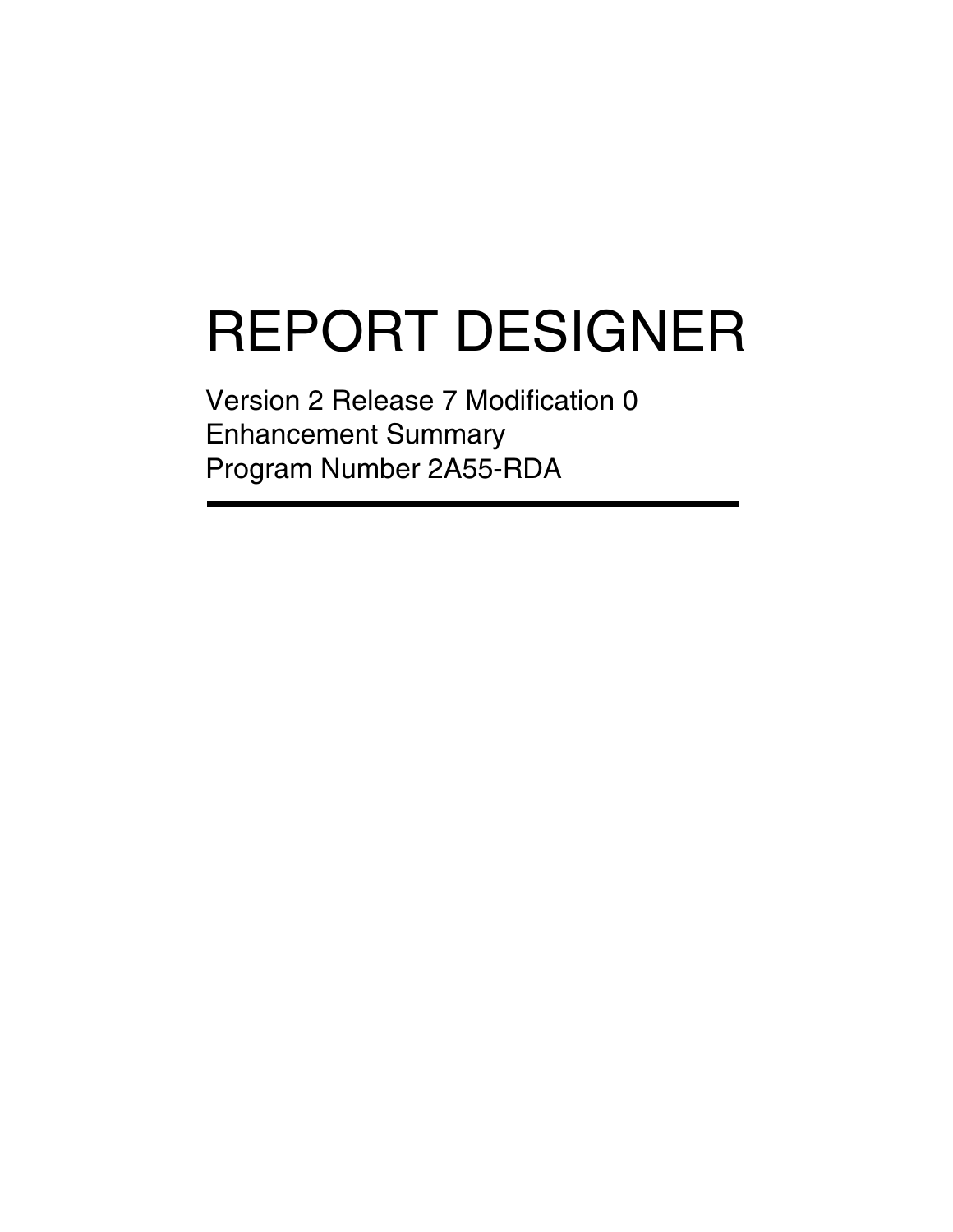**Fifteenth Edition (March 2004)**



809 W Howe St Seattle, WA 98119 United States of America

Phone: (206) 284-5078 Fax: (206) 284-5029 E-mail: support@gumbo.com Web: www.gumbo.com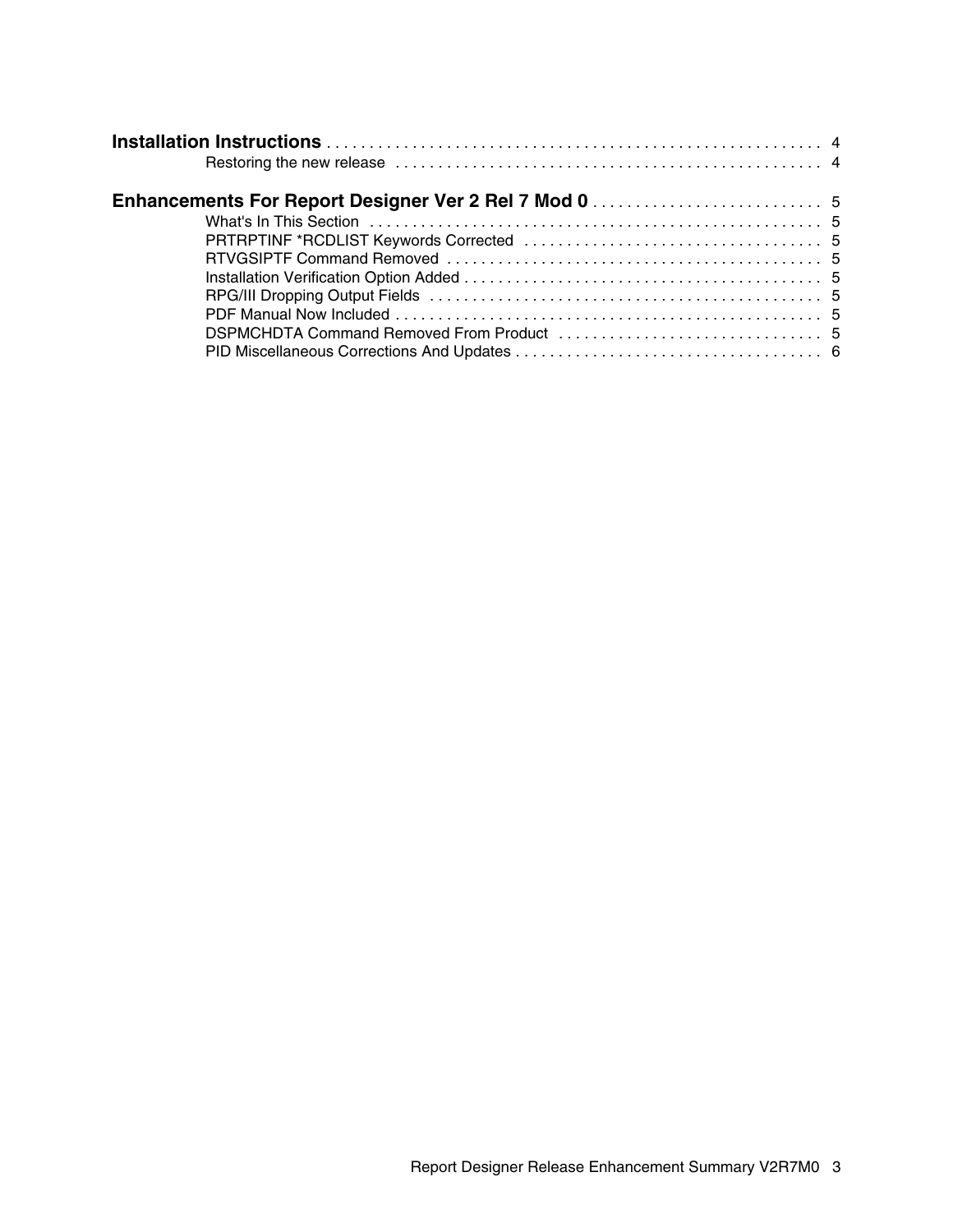# **Installation Instructions**

#### **Restoring the new release**

Read the Enhancement Summary to determine if any changes affect your installation.

Follow these instructions to install Report Designer V2R7M0 on your iSeries Server:

- **Note:** If you have downloaded this software from the web, instructions specific to installing from the download can be found in the file "readme.htm" which is included in the download.
- 1. Sign on to the system as the security officer (QSECOFR).
- 2. Verify that your machine is at OS/400 V5R1M0 or later by running:

DSPDTAARA DTAARA(QGPL/QSS1MRI)

- **Note:** If you are running a version of OS/400 earlier than V5R1M0 you can not install Report Designer V2R7M0 on your machine. You must install an earlier version of Report Designer or upgrade the operating system.
- 3. Verify that user domain objects are allowed in the libraries RDA and QSRV, by running:

WRKSYSVAL SYSVAL(QALWUSRDMN)

Take option 5 to display the value. If the value is not \*ALL, use option 2 to add libraries RDA and QSRV to the list of libraries where user domain objects are allowed.

- 4. Mount the distribution media in the appropriate device.
- 5. Submit the Restore Licensed Program (RSTLICPGM) command to batch:

RSTLICPGM LICPGM(2A55RDA) DEV(device-name) LNG(2924)

- **Note:** "device-name" is the device the media was mounted on and is usually OPT01. **Note:** You may receive message CPA3DE4 "Directory not registered. (C G)" (three times). If so, take option "G".
- 6. Enter your permanent authorization code.
- 7. Determine which PTFs were included on the media by entering the following command:

DSPPTF LICPGM(2A55RDA)

8. Visit www.gumbo.com to determine if newer PTFs are available.